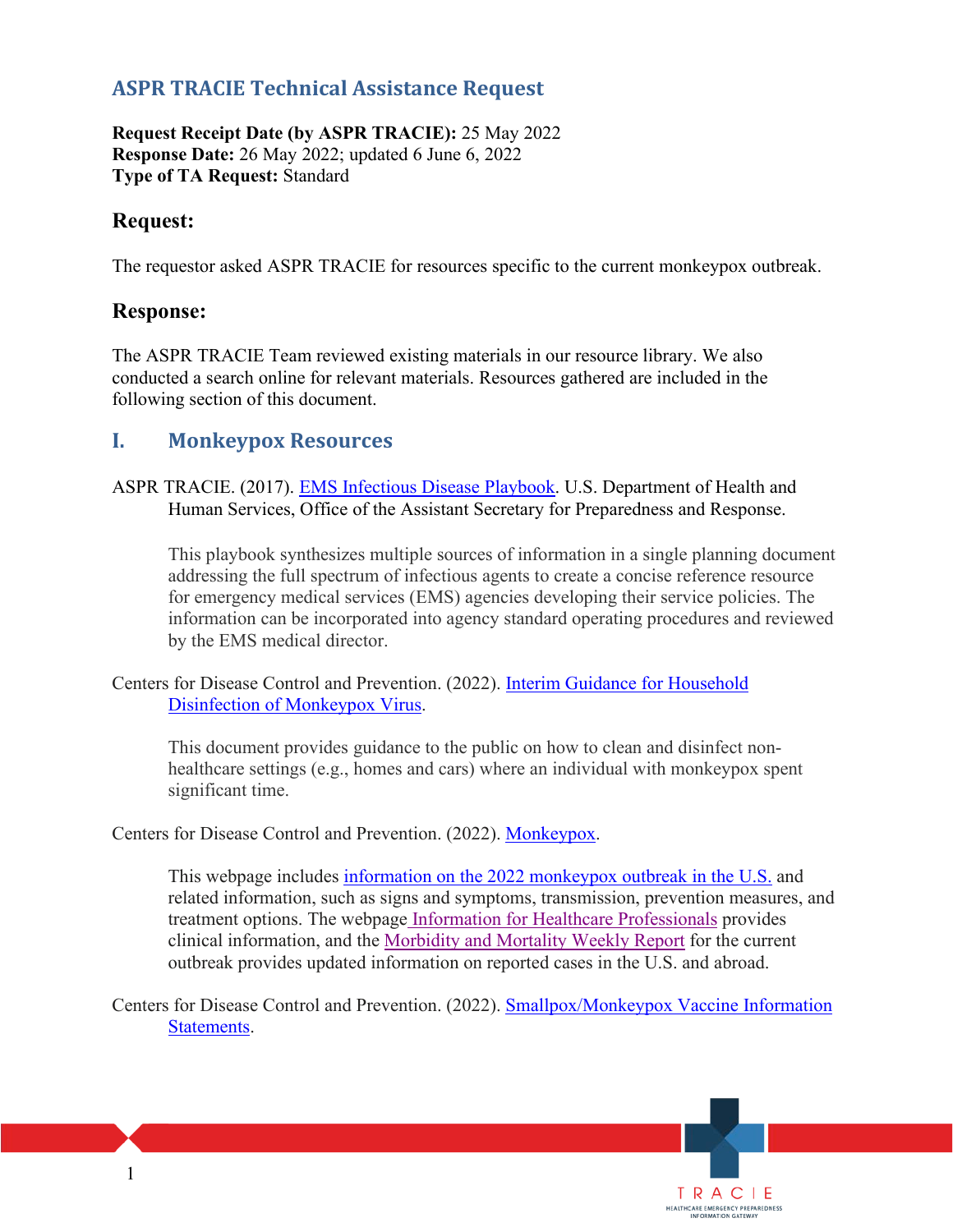This webpage provides information on the smallpox/monkeypox vaccine, including benefits and risks.

Centers for Disease Control and Prevention. (2022). [What Clinicians Need to Know about](https://emergency.cdc.gov/coca/calls/2022/callinfo_052422.asp)  [Monkeypox in the United States and Other Countries.](https://emergency.cdc.gov/coca/calls/2022/callinfo_052422.asp)

Presenters on this recorded Clinician Outreach and Communication Activity call addressed topics such as what clinicians need to know about monkeypox; guidance about the typical clinical presentation, treatment options, pre- and post-exposure prophylaxis; and reporting to public health authorities. Slides and a transcript are also provided.

Centers for Disease Control and Prevention, Poxvirus & Rabies Branch. (2022). [Test Procedure:](https://www.cdc.gov/poxvirus/monkeypox/pdf/PCR-Diagnostic-Protocol-508.pdf?ACSTrackingID=USCDC_2146-DM83437&ACSTrackingLabel=Lab%20Advisory%3A%20CDC%20Publishes%20Non-variola%20Orthopoxvirus%20PCR%20Testing%20Procedure&deliveryName=USCDC_2146-DM83437)  [Non-variola Orthopoxvirus Generic Real-Time PCR Test.](https://www.cdc.gov/poxvirus/monkeypox/pdf/PCR-Diagnostic-Protocol-508.pdf?ACSTrackingID=USCDC_2146-DM83437&ACSTrackingLabel=Lab%20Advisory%3A%20CDC%20Publishes%20Non-variola%20Orthopoxvirus%20PCR%20Testing%20Procedure&deliveryName=USCDC_2146-DM83437)

This document provides an example protocol used for the detection of non-variola virus Orthopoxvirus (also referred to as "monkeypox") DNA in clinical specimens by real-time PCR.

European Centre for Disease Prevention and Control. (2022). [Epidemiological Update:](https://www.ecdc.europa.eu/en/news-events/epidemiological-update-monkeypox-multi-country-outbreak)  [Monkeypox Multi-country Outbreak.](https://www.ecdc.europa.eu/en/news-events/epidemiological-update-monkeypox-multi-country-outbreak)

This webpage provides regularly updated information on the 2022 monkeypox outbreak.

European Centre for Disease Prevention and Control. (2022). [Rapid Risk Assessment:](https://www.ecdc.europa.eu/sites/default/files/documents/Monkeypox-multi-country-outbreak.pdf)  [Monkeypox Multi-county Outbreak.](https://www.ecdc.europa.eu/sites/default/files/documents/Monkeypox-multi-country-outbreak.pdf)

This document provides information on reported cases of monkeypox in the European Union (EU). It also highlights results from a risk assessment for the EU/European Economic Area determined by a combination of the probability of infection and the impact of the disease on the affected populations (e.g., persons with multiple sex partners and health professionals).

Johns Hopkins Bloomberg School of Public Health, Center for Health Security. (2022). [Factsheet: Monkeypox.](https://www.centerforhealthsecurity.org/our-work/pubs_archive/pubs-pdfs/fact_sheets/monkeypox.pdf)

This six-page fact sheet provides a brief historical background on monkeypox, information on the epidemiology of the disease, clinical characteristics and diagnosis, prevention and treatment options, and a summary of the current 2022 outbreaks in Europe and North America.

Johns Hopkins Bloomberg School of Public Health, Center for Health Security. (2022). [Monkeypox.](https://www.centerforhealthsecurity.org/resources/monkeypox/index.html)

This webpage provides information on monkeypox outbreak updates, links to scientific literature, and information on how to sign up for alerts.

> TRACIE HEALTHCARE EMERGENCY PREPAREDNESS